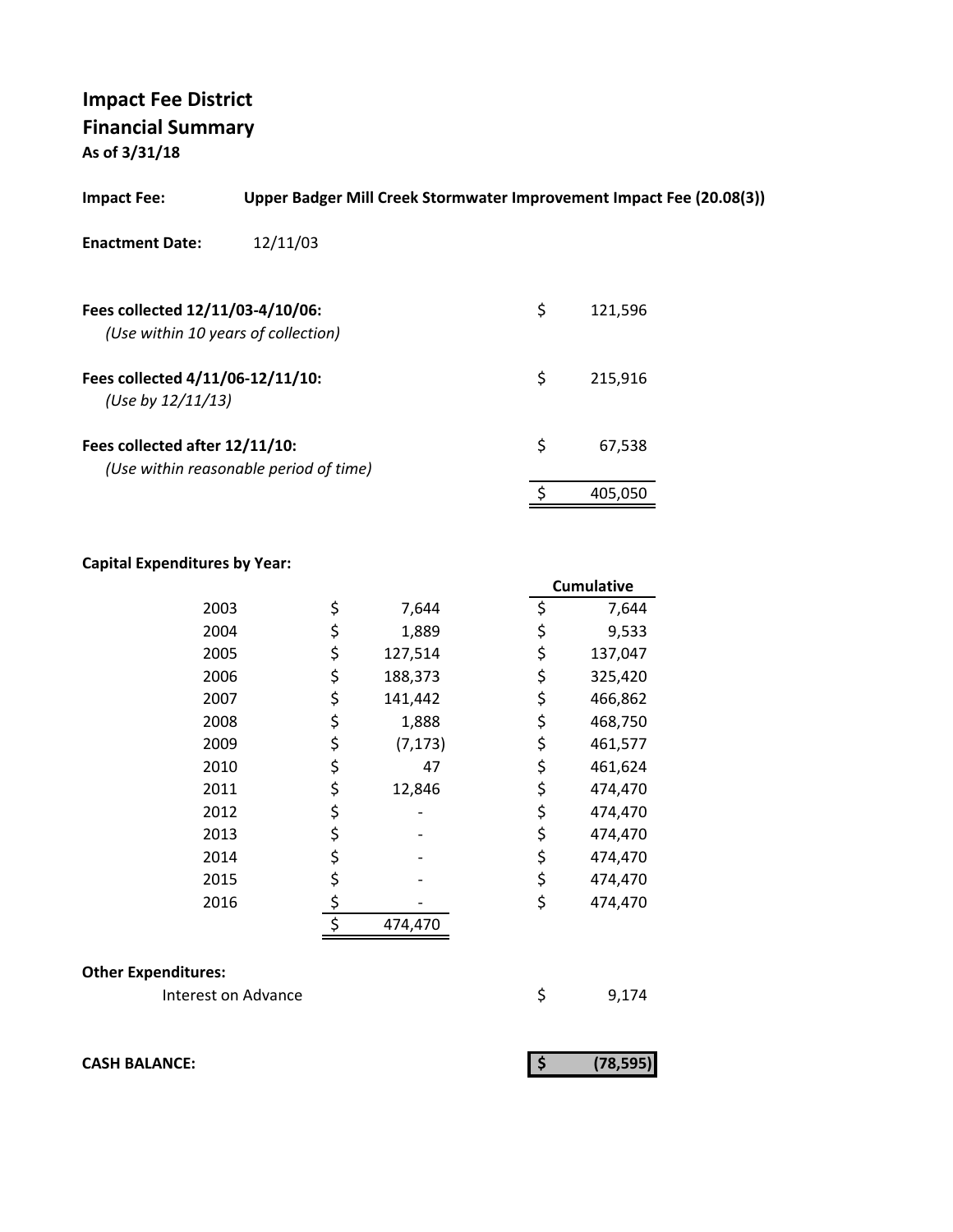#### **Impact Fee: Door Creek North Phase 2 Improvements Impact Fee (20.08(4))**

#### **Enactment Date:** 03/17/04

|                                                                         |   | Sewer   |  |   | <b>Stormwater</b> |
|-------------------------------------------------------------------------|---|---------|--|---|-------------------|
| Fees collected 3/17/04-4/10/06:<br>(Use within 10 years of collection)  |   | 39,507  |  |   | 196,204           |
| Fees collected 4/11/06-3/17/11:<br>(Use by 3/17/14)                     |   | 29,170  |  |   | 70,032            |
| Fees collected after 3/17/11:<br>(Use within reasonable period of time) | Ś | 117.101 |  | S | 382,575           |
|                                                                         |   | 185,777 |  |   | 648,811           |

#### **Capital Expenditures by Year:**

|                            | <b>SEWER</b> |         |    | <b>STORMWATER</b> |    |         |    |                   |
|----------------------------|--------------|---------|----|-------------------|----|---------|----|-------------------|
|                            |              |         |    | <b>Cumulative</b> |    |         |    | <b>Cumulative</b> |
| 2004                       | \$           | 464,717 | \$ | 464,717           | \$ | 721,599 | \$ | 721,599           |
| 2005                       | \$           | 4,393   |    | 469,110           | \$ | 21      | \$ | 721,619           |
| 2006                       | \$           | 1,832   |    | 470,942           | \$ |         | \$ | 721,619           |
| 2007                       | \$           | 11,846  |    | 482,788           | \$ | 49,311  | \$ | 770,931           |
| 2008                       | \$           |         |    | 482,788           |    |         | \$ | 770,931           |
| 2009                       | \$           |         |    | 482,788           | \$ |         | \$ | 770,931           |
| 2010                       | \$           |         |    | 482,788           | \$ |         | \$ | 770,931           |
| 2011                       | \$           |         |    | 482,788           |    |         | \$ | 770,931           |
| 2012                       | \$           |         |    | 482,788           | \$ |         | \$ | 770,931           |
| 2013                       | \$           |         |    | 482,788           | \$ |         | \$ | 770,931           |
| 2014                       |              |         |    | 482,788           |    |         | \$ | 770,931           |
| 2015                       | \$           |         |    | 482,788           | \$ |         | \$ | 770,931           |
| 2016                       | \$           |         |    | 482,788           | \$ |         | \$ | 770,931           |
|                            |              | 482,788 |    |                   |    | 770,931 |    |                   |
| <b>Other Expenditures:</b> |              |         |    |                   |    |         |    |                   |
| Interest on Advance        |              |         | \$ | 24,616            |    |         | \$ | 39,308            |
| <b>CASH BALANCE:</b>       |              |         | Ş  | (321, 627)        |    |         | \$ | (161, 428)        |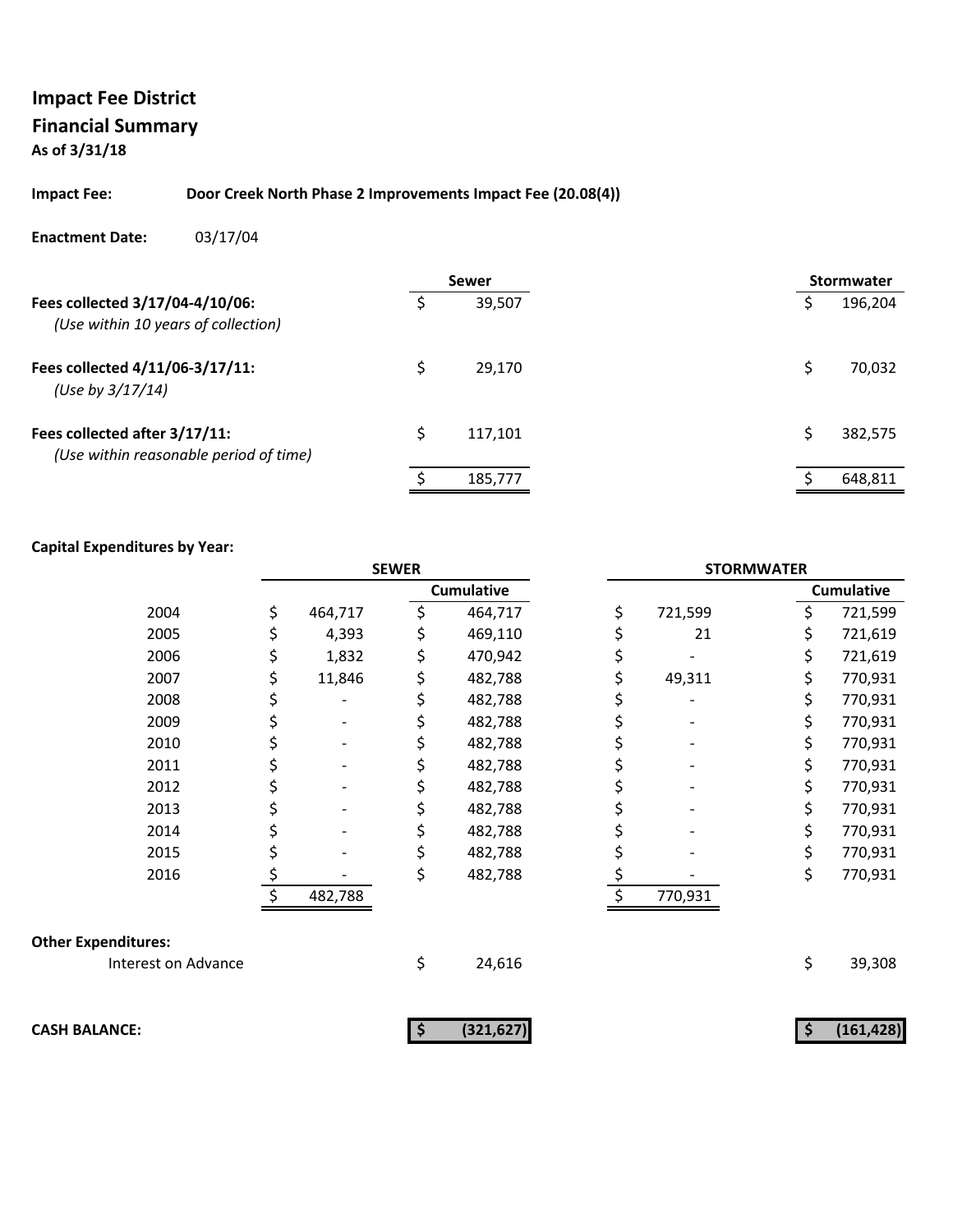#### **Impact Fee: Valley View Road Sewer and Drainage Improvement (22.08(5))**

#### **Enactment Date:** 07/12/05

|                                                                         |    | <b>Sewer</b> |    | <b>Stormwater</b> |
|-------------------------------------------------------------------------|----|--------------|----|-------------------|
| Fees collected 7/12/05-4/10/06:<br>(Use within 10 years of collection)  |    |              |    |                   |
| Fees collected 4/11/06-7/12/12:<br>(Use by 7/12/15)                     | \$ | 6,155        | \$ | 7,827             |
| Fees collected after 7/12/12:<br>(Use within reasonable period of time) | \$ | 23,019       | \$ | 30,993            |
|                                                                         |    | 29,174       |    | 38,820            |
| <b>Debt Proceeds:</b>                                                   | Ś  | 220,000      |    |                   |

### **Capital Expenditures by Year:**

|                                 | <b>SEWER</b> |         |    | <b>STORMWATER</b> |    |         |    |                   |
|---------------------------------|--------------|---------|----|-------------------|----|---------|----|-------------------|
|                                 |              |         |    | <b>Cumulative</b> |    |         |    | <b>Cumulative</b> |
| 2005                            | \$           | 233,802 | \$ | 233,802           | \$ | 354,923 | \$ | 354,923           |
| 2006                            |              | 16,262  |    | 250,063           |    | 47,531  | \$ | 402,455           |
| 2007                            |              | 230     |    | 250,293           |    | 1,500   | \$ | 403,954           |
| 2008                            |              | (36)    |    | 250,257           |    | 1,536   | \$ | 405,490           |
| 2009                            |              | 6,884   |    | 257,142           |    |         | \$ | 405,490           |
| 2010                            |              | 20,327  |    | 277,469           |    |         | \$ | 405,490           |
| 2011                            |              | 34,457  |    | 311,926           |    |         | \$ | 405,490           |
| 2012                            |              | 7,441   |    | 319,367           |    |         | \$ | 405,490           |
| 2013                            |              | 578     |    | 319,945           | Ş  |         | \$ | 405,490           |
| 2014                            |              |         |    | 319,945           |    |         | \$ | 405,490           |
| 2015                            |              |         |    | 319,945           |    |         | \$ | 405,490           |
| 2016                            |              |         |    | 319,945           |    |         | \$ | 405,490           |
|                                 | \$           | 319,945 |    |                   |    | 405,490 |    |                   |
| <b>Other Expenditures:</b>      |              |         |    |                   |    |         |    |                   |
| Interest on Advance             |              |         | \$ | 18,935            |    |         | \$ | 23,998            |
| Debt Principal & Interest (net) |              |         | \$ | 179,315           |    |         |    |                   |
| <b>CASH BALANCE:</b>            |              |         | Ş  | (269, 020)        |    |         |    | (390, 668)        |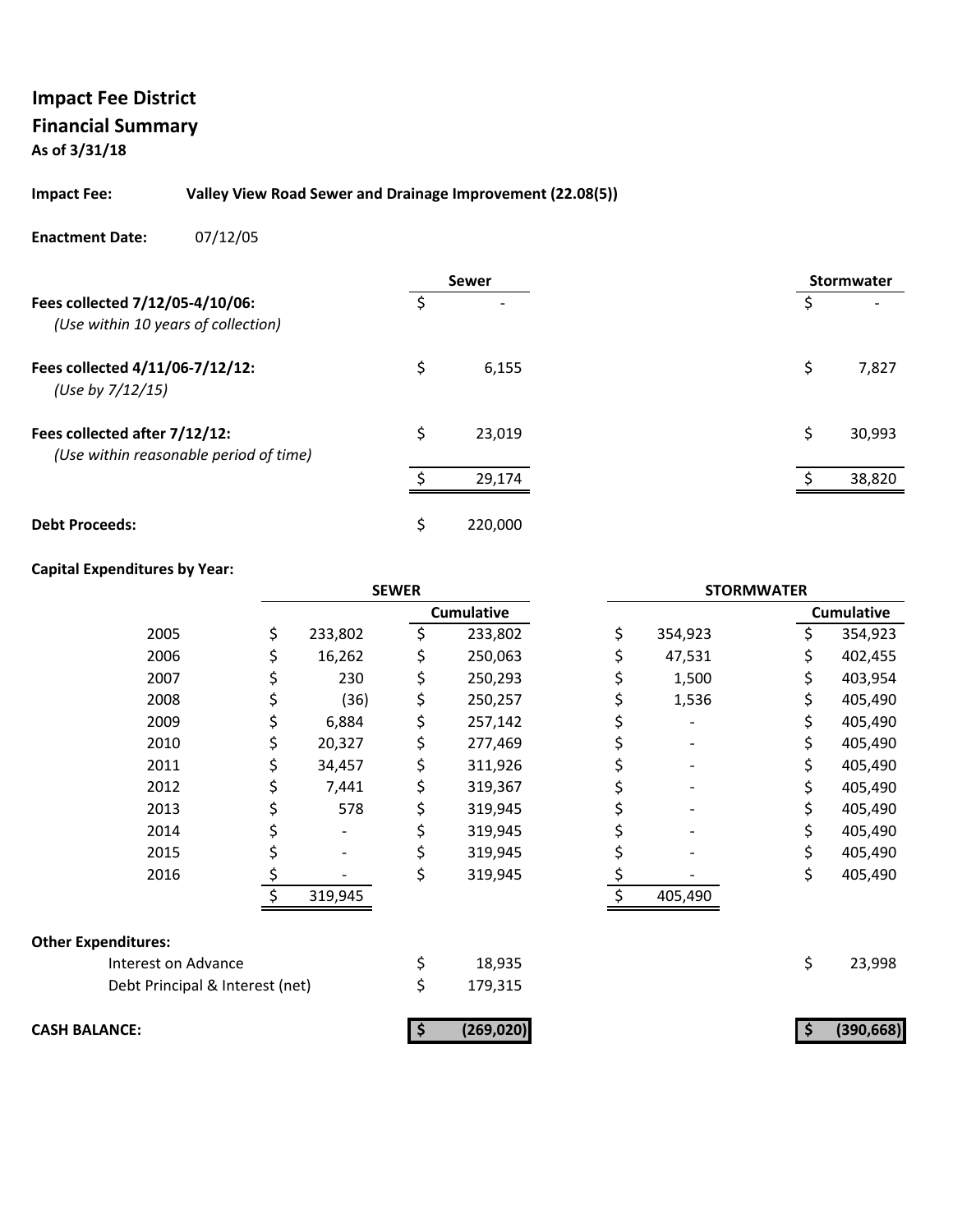| Impact Fee:                                           | Felland Road Sanitary Sewer Improvement (20.08(7)) |    |        |
|-------------------------------------------------------|----------------------------------------------------|----|--------|
| <b>Enactment Date:</b>                                | 12/20/07                                           |    |        |
| Fees collected 12/20/07-4/10/06:                      | (Use within 10 years of collection)                | \$ |        |
| Fees collected 4/11/06-12/20/14:<br>(Use by 12/20/17) |                                                    | \$ |        |
| Fees collected after 12/20/14:                        | (Use within reasonable period of time)             | \$ | 34,100 |
|                                                       |                                                    |    | 34.100 |

#### **Capital Expenditures by Year:**

|      |               | <b>Cumulative</b> |
|------|---------------|-------------------|
| 2007 | \$<br>54,453  | \$<br>54,453      |
| 2008 | \$<br>680,651 | \$<br>735,104     |
| 2009 | \$<br>854,468 | \$<br>1,589,572   |
| 2010 | \$<br>19,749  | \$<br>1,609,321   |
| 2011 | \$<br>281     | \$<br>1,609,602   |
| 2012 |               | \$<br>1,609,602   |
| 2013 |               | \$<br>1,609,602   |
| 2014 |               | \$<br>1,609,602   |
| 2015 |               | \$<br>1,609,602   |
| 2016 |               | \$<br>1,609,602   |
|      | 1,609,602     |                   |

#### **Other Expenditures:**

Interest on Advance **1920** \$91,934

**CASH BALANCE: (1,667,437) \$**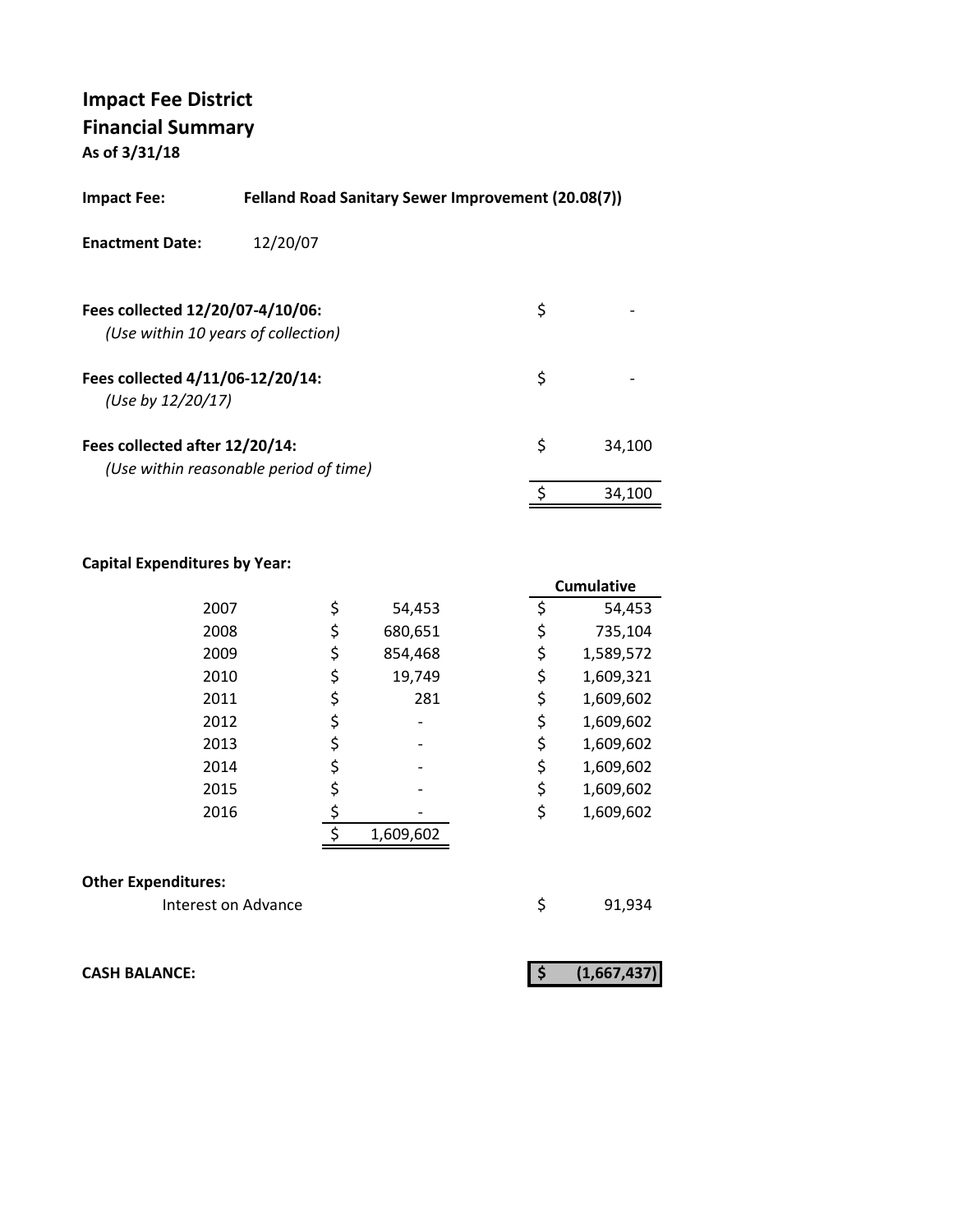| <b>Impact Fee:</b>                                                       | Elderberry Neighborhood Sanitary Sewer Improvement (20.08(8)) |  |
|--------------------------------------------------------------------------|---------------------------------------------------------------|--|
| 11/22/08<br><b>Enactment Date:</b>                                       |                                                               |  |
| Fees collected Before 4/10/06:<br>(Use within 10 years of collection)    | N/A                                                           |  |
| Fees collected 4/11/06-11/22/15:<br>(Use by $11/22/18$ )                 | \$<br>104,033                                                 |  |
| Fees collected after 11/22/15:<br>(Use within reasonable period of time) | \$<br>141,783                                                 |  |
|                                                                          | 245,817                                                       |  |

#### **Capital Expenditures by Year:**

|                            |    |         | <b>Cumulative</b> |
|----------------------------|----|---------|-------------------|
| 2008                       | \$ | 52,335  | \$<br>52,335      |
| 2009                       | \$ | 268,548 | \$<br>320,883     |
| 2010                       | \$ | 508     | \$<br>321,391     |
| 2011                       | \$ |         | \$<br>321,391     |
| 2012                       | \$ |         | \$<br>321,391     |
| 2013                       | \$ |         | \$<br>321,391     |
| 2014                       | \$ |         | \$<br>321,391     |
| 2015                       | \$ |         | \$<br>321,391     |
| 2016                       |    |         | \$<br>321,391     |
|                            | ς  | 321,391 |                   |
| <b>Other Expenditures:</b> |    |         |                   |
| Interest on Advance        |    |         | \$<br>13,820      |

**CASH BALANCE:** 

|--|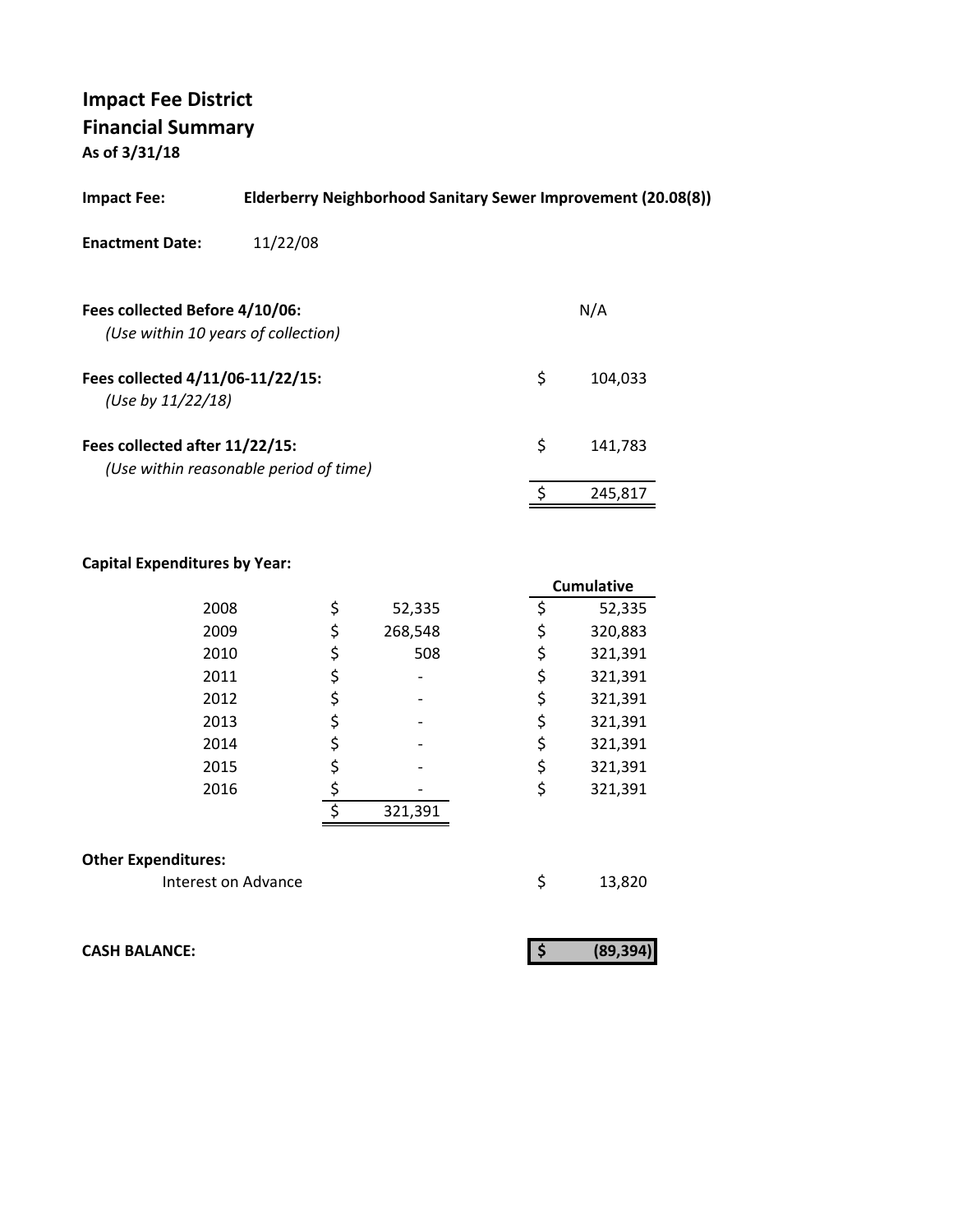| <b>Impact Fee:</b>                                                    |                                 |              |         |    | Northeast Neighborhood Sanitary Sewer Improvement (20.08(9)) |
|-----------------------------------------------------------------------|---------------------------------|--------------|---------|----|--------------------------------------------------------------|
| <b>Enactment Date:</b>                                                | 03/14/09                        |              |         |    |                                                              |
| Fees collected Before 4/10/06:<br>(Use within 10 years of collection) |                                 |              |         |    | N/A                                                          |
| Fees collected 4/11/06-3/14/16:<br>(Use by 3/14/19)                   |                                 |              |         | \$ |                                                              |
| Fees collected after 3/14/16:                                         |                                 |              |         | \$ |                                                              |
| (Use within reasonable period of time)                                |                                 |              |         |    |                                                              |
|                                                                       |                                 |              |         | \$ |                                                              |
| <b>Debt Proceeds:</b>                                                 |                                 |              |         | \$ | 290,000                                                      |
| <b>Capital Expenditures by Year:</b>                                  |                                 |              |         |    |                                                              |
|                                                                       |                                 |              |         |    | Cumulative                                                   |
| 2009                                                                  |                                 | \$           | 359,509 | \$ | 359,509                                                      |
| 2010                                                                  |                                 | \$           | 260,073 | \$ | 619,582                                                      |
| 2011                                                                  |                                 |              | (1)     | \$ | 619,581                                                      |
| 2012                                                                  |                                 | \$\$\$\$\$\$ |         | \$ | 619,581                                                      |
| 2013                                                                  |                                 |              |         | \$ | 619,581                                                      |
| 2014                                                                  |                                 |              |         | \$ | 619,581                                                      |
| 2015                                                                  |                                 |              |         | \$ | 619,581                                                      |
| 2016                                                                  |                                 |              |         | \$ | 619,581                                                      |
|                                                                       |                                 |              | 619,581 |    |                                                              |
| <b>Other Expenditures:</b>                                            |                                 |              |         |    |                                                              |
| Interest on Advance                                                   |                                 |              |         | \$ | 17,446                                                       |
|                                                                       |                                 |              |         |    |                                                              |
|                                                                       | Debt Principal & Interest (net) |              |         | \$ | 236,369                                                      |

**CASH BALANCE: (583,396) \$**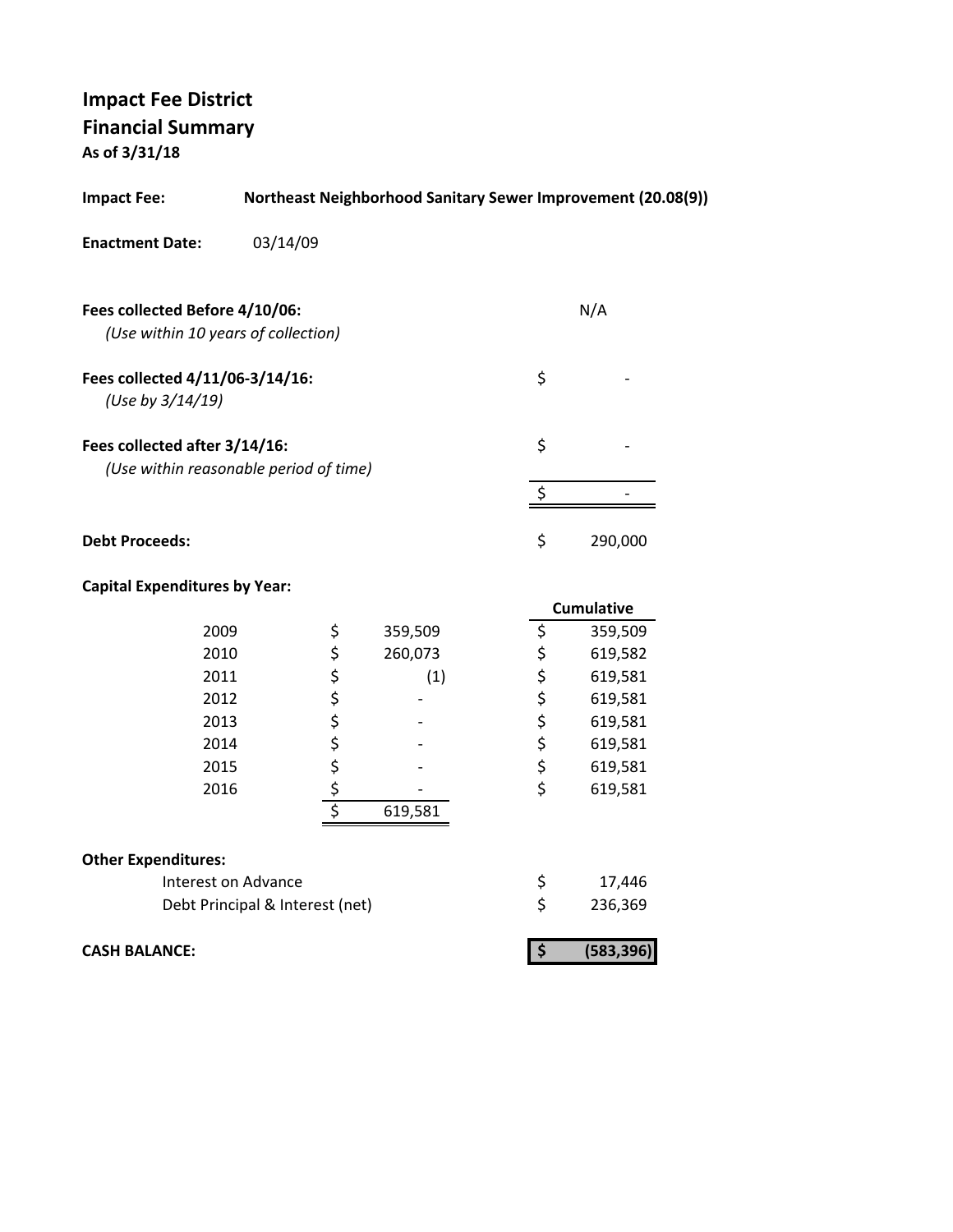# **Impact Fee District Financial Summary**

**As of 3/31/18**

#### **Impact Fee: Lower Badger Mill Creek Sanitary and Stormwater Management (20.08(10))**

**Enactment Date:** 12/05/09

|                                                                         |    | Sewer     | <b>Stormwater</b> |
|-------------------------------------------------------------------------|----|-----------|-------------------|
| Fees collected 7/12/05-4/10/06:<br>(Use within 10 years of collection)  | Ś  | -         | \$                |
| Fees collected 4/11/06-12/5/16:<br>(Use by 12/5/19)                     | \$ | 360.452   | \$<br>689,372     |
| Fees collected after 12/5/16:<br>(Use within reasonable period of time) | \$ | 522.630   | \$<br>544,655     |
|                                                                         |    | 883,082   | 1,234,027         |
| <b>Debt Proceeds:</b>                                                   | \$ | 1.952.700 |                   |

### **Capital Expenditures by Year:**

|                                 | <b>SEWER</b>    |    | <b>STORMWATER</b>      |                 |    |                   |
|---------------------------------|-----------------|----|------------------------|-----------------|----|-------------------|
|                                 |                 |    | <b>Cumulative</b>      |                 |    | <b>Cumulative</b> |
| 2009                            | \$<br>812,879   | \$ | 812,879                | \$<br>37,716    | \$ | 37,716            |
| 2010                            | \$<br>241,355   | \$ | 1,054,234              | \$              | \$ | 37,716            |
| 2011                            | \$<br>(61, 626) | \$ | 992,608                | \$<br>266       | \$ | 37,982            |
| 2012                            | \$<br>498,829   | \$ | 1,491,437              | \$              | \$ | 37,982            |
| 2013                            | \$<br>200       | \$ | 1,491,637              | \$              | \$ | 37,982            |
| 2014                            | \$<br>213,769   | \$ | 1,705,405              | \$              | \$ | 37,982            |
| 2015                            | \$1,001,448     | \$ | 2,706,853              | \$<br>450,626   | \$ | 488,608           |
| 2016                            | \$<br>516,633   | \$ | 3,223,486              | \$              | \$ | 488,608           |
| 2017                            | \$<br>67        | \$ | 3,223,553              | \$              | \$ | 488,608           |
| 2018                            | \$<br>(18, 785) | \$ | 3,204,768              | \$              | \$ | 488,608           |
|                                 | \$3,204,768     |    |                        | \$488,608.24    |    |                   |
| <b>Other Expenditures:</b>      |                 |    |                        |                 |    |                   |
| Interest on Advance             |                 | \$ | 22,343                 |                 | \$ | 3,629             |
| Debt Principal & Interest (net) |                 | \$ | 1,161,462              |                 |    |                   |
| <b>CASH BALANCE:</b>            |                 |    | (1,552,791)            |                 | Ś  | 741,790           |
|                                 |                 |    | <b>Combined Total:</b> | \$<br>(811,001) |    |                   |